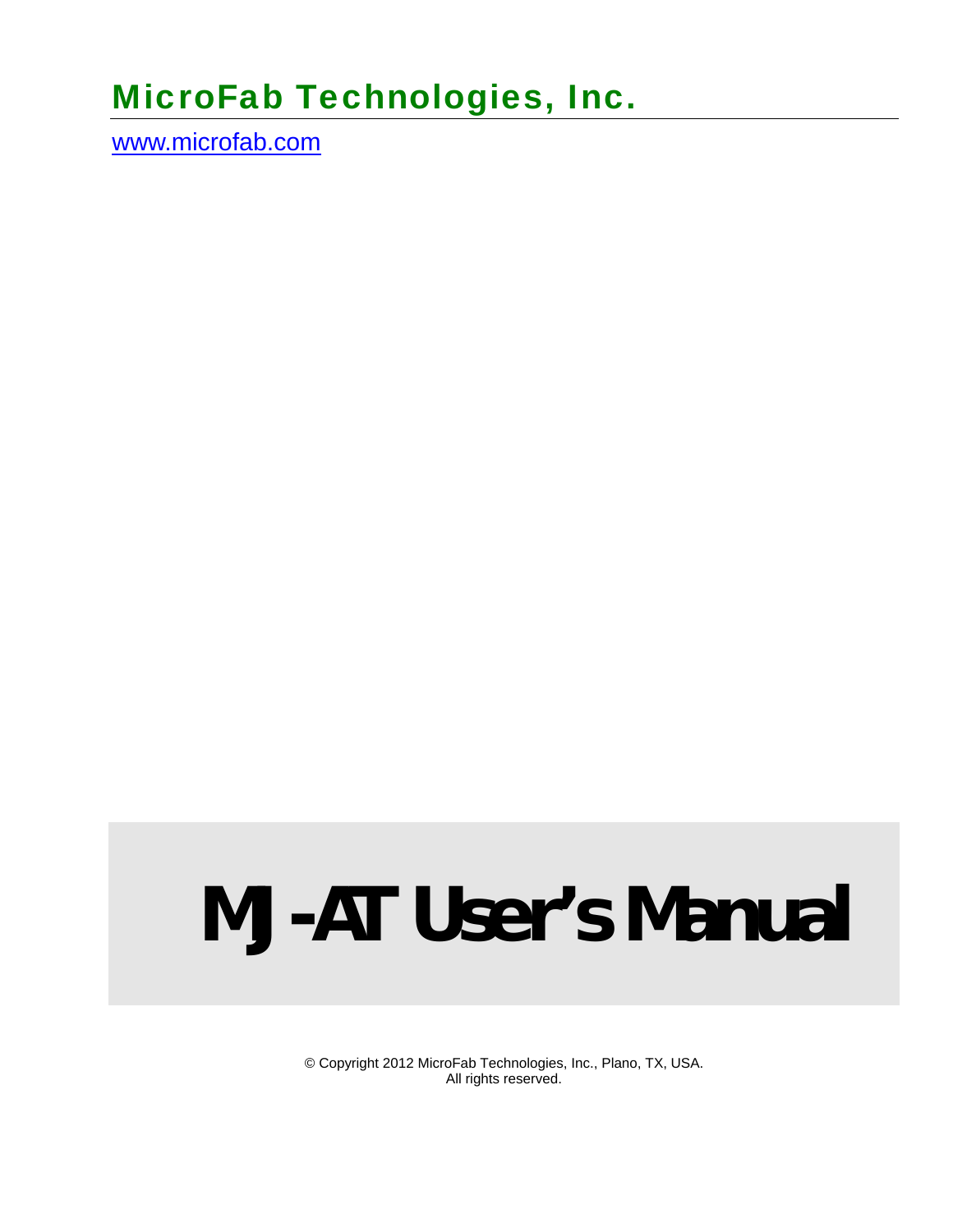#### General Notice:

The information contained in this document is subject to change without notice.

MicroFab makes no warranty of any kind with regard to this material, including but not limited to, the implied warranties of merchantability and fitness for a particular purpose. MicroFab shall not be liable for errors contained herein or for incidental or consequential damages in connection with the furnishing, performance, or use of this material.

#### Regarding Dispensing Device(s)

**All dispensing devices are tested at MicroFab. Test waveforms are established for IPA and DI Water. If your dispenser does not function as expected, repeat these test conditions as described in the form included with each dispensing device. If the device does not dispense IPA or DI Water with the test waveforms, please contact MicroFab.** 

**Cleaning procedures for MicroFab's dispensers can be found on the website at www.microfab.com** 

#### **Warranty**

The MJ-AT dispensing device is warranted against defects in material and workmanship for a period of thirty days from date of shipment. During the warranty period, MicroFab will, at its option, either repair or replace units which prove to be defective.

#### Limitation of Warranty

The foregoing warranty shall not apply to defects resulting from improper or inadequate maintenance by Buyer, Buyer-supplied software or interfacing, unauthorized modification or misuse, or operation outside of the environmental specifications for the product. MicroFab makes no claim that the unit will operate with jetting devices, dispensing systems, or waveform generators from any other Manufacturer.

| <b>General Safety Considerations</b> |                                                                                                                                                                                                                                     |  |  |  |
|--------------------------------------|-------------------------------------------------------------------------------------------------------------------------------------------------------------------------------------------------------------------------------------|--|--|--|
| Warning                              | The jetting device itself presents no general chemical hazard. However, when fluids<br>are selected to be dispensed by the operator, appropriate safety measures should be<br>followed as outlined in the selected material's MSDS. |  |  |  |
| Warning                              | If this product is not used as specified, the protection provided by the equipment<br>could be impaired. This product must be used in a normal condition (in which all<br>means for protection are intact) only.                    |  |  |  |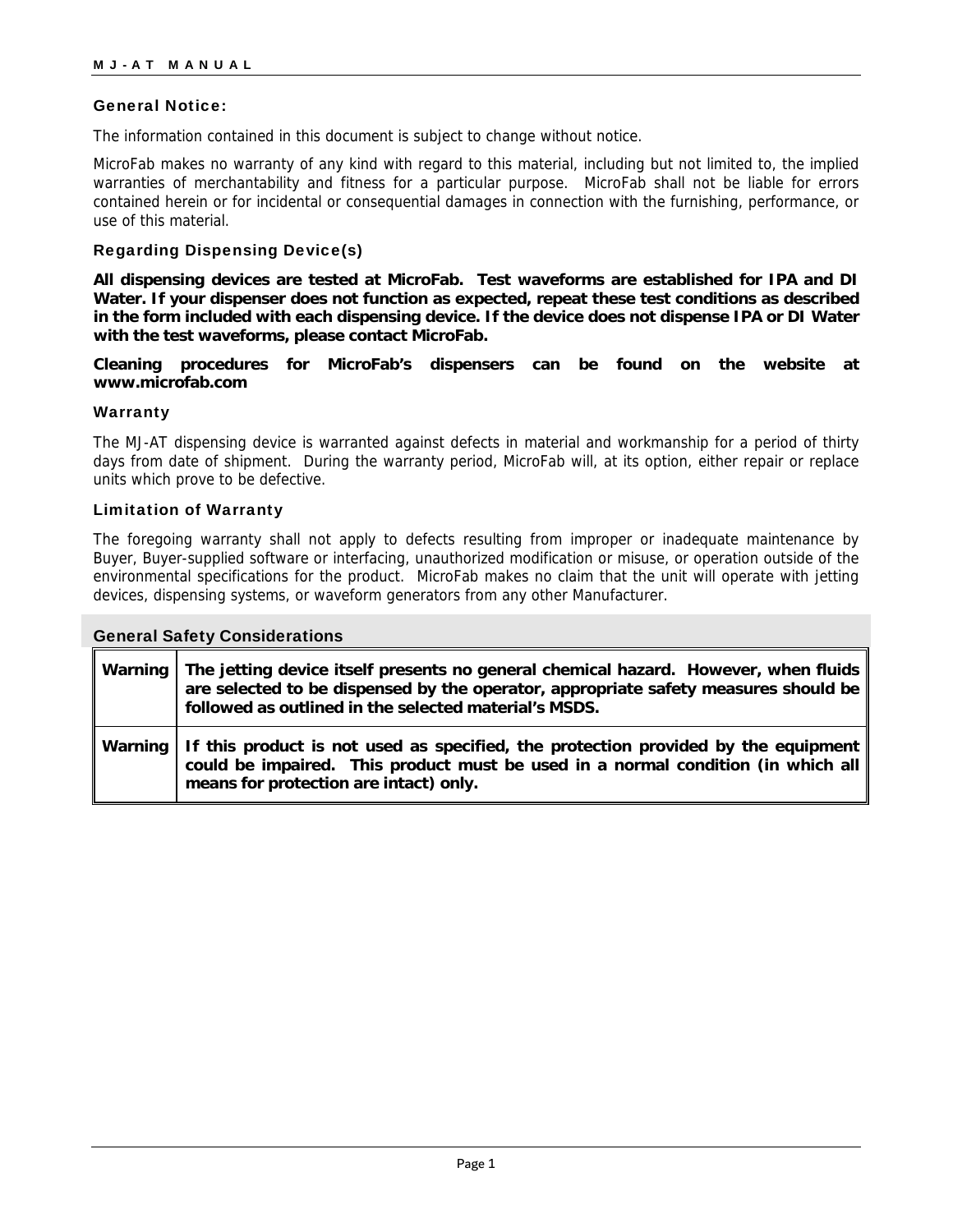### Introduction

MicroFab's MJ-AT jetting device has been developed to dispense single drops of solvents, water-based fluids, and inks. With proper fluid preparation and device maintenance, the jetting device will provide reliable delivery of fluid micro-drops. The jetting device can be provided with orifice sizes ranging from 20-80 microns. Depending on the operating parameters and the fluid, these devices can produce drops ranging from 20-300 picoliters in volume.

## Technical Specification

#### Physical Dimensions

Physical dimensions are shown in Figure 1.



*Figure 1 - MJ-AT-01 (top) and MJ-ATP-01 (bottom) physical dimensions (in inches)*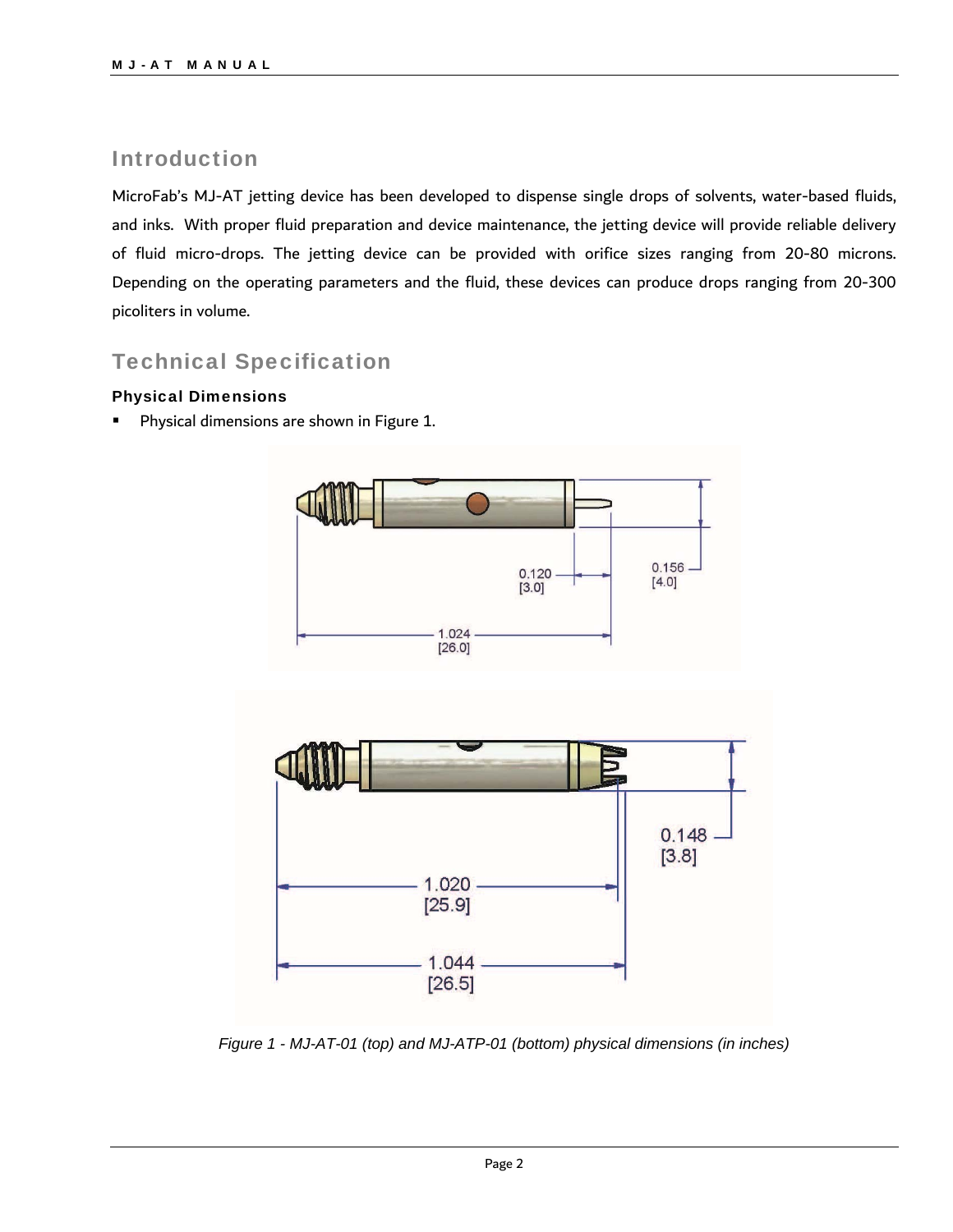#### Power Requirements

Required power – 110 - 240VAC/2A max; 50/60 Hz for CT-M5-01 JetDrive™ 5 electronics.

#### Specification Tables

| <b>Compatible Materials</b>               |                                                                                                | Specifications                         |                                                |
|-------------------------------------------|------------------------------------------------------------------------------------------------|----------------------------------------|------------------------------------------------|
| Organic<br>Solvents                       | alcohols, ketones, aliphatics,<br>aromatics, dipolar solvents                                  | Standard orifice<br>diameters          | 20-80um, 5um intervals, 80-120um<br>for MJ-ABL |
| Aqueous<br><b>Biffers</b><br><b>Other</b> | nucleic acids, proteins, cells<br>amino acids, lipids, biodegradable                           | Standard orifice<br>diameter tolerance | $±1 \mu m$                                     |
| Biologicals<br>Electronic                 | polymers<br>fluxes, photoresists, epoxies,                                                     | Printhead for MJ-AT,<br>MJ-ATP         | PH-46, PH-47                                   |
| Materials<br>Particle                     | polyimides, electroactive polymers,<br>pigments, latex spheres, metal                          | Printhead for MJ-AL                    | PH-41                                          |
| Suspensions                               | particles, Teflon, phosphors, ferrites,<br>sol-gels, thermoplastics, thermosets,               | Printhead for MJ-AB,<br>MJ-ABP         | PH-43                                          |
| Other                                     | acrylics, >1M salt solutions,<br>photographic developer, fuels,<br>aqueous adhesives, odorants | Fluid viscosity                        | $3-20c$ Ps                                     |
|                                           |                                                                                                | Fluid surface tension                  | 20-70 dynes/cm                                 |
| * compatibility excludes O-rings          |                                                                                                | Fluid pH                               | $2 - 11$                                       |

#### Pneumatic Control

Depending upon the fluid characteristics and the position of the reservoir to the jetting device, positive or negative pressure control may be required. MicroFab's single channel CT-PT-21 pneumatics controller is designed to provide pressure control for one dispensing device. The CT-PT-21 controller requires a pressure source up to 3000mmHg (MAX) and vacuum source up to -300mmHg. The CT-PT4 can provide pneumatics control for up to 4 devices.

Pressure at the jetting device can also be regulated by raising or lowering the fluid reservoir relative to the device orifice.

#### **Electrical**

The CT-M5-01 JetDrive™ 5 Controller is designed to provide a waveform pulse to the jetting device to generate droplets. This waveform is controlled via the JetServer™ or Jetlab™ software package. Instructions for using the JetServer™ or Jetlab™ program to create waveforms are included in their respective manuals. To understand how inkjet dispensing works please refer to the Principles of Inkjet Tutorial. An example of this waveform is shown in Figure 2 below.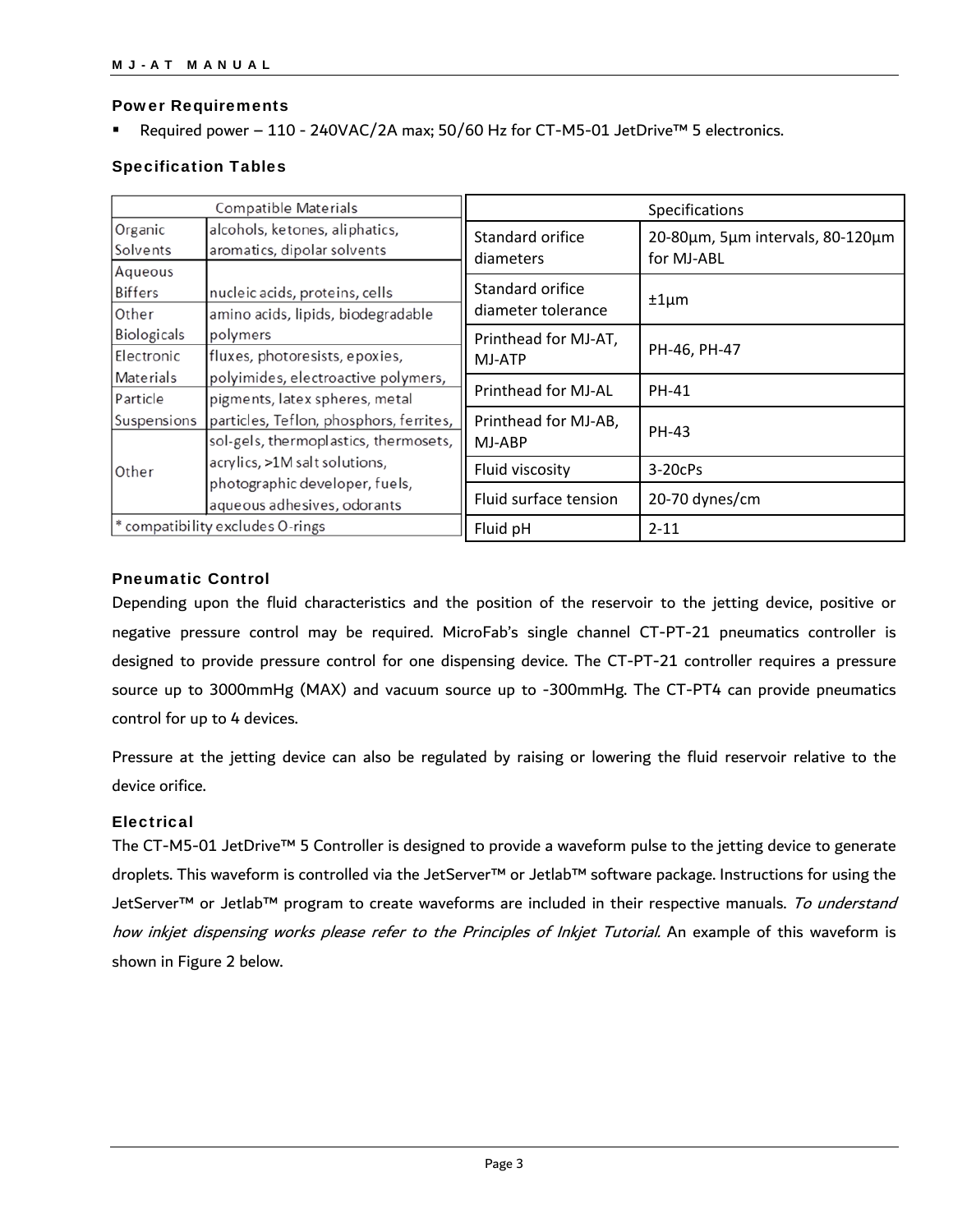

*Figure 2 Example of dispensing waveform* 

#### Operational Voltage Limits

To prevent the depoling of the piezoelectric actuator, the low-temperature MJ-AT jetting device should be operated with *maximum positive voltage* of 70V at room temperature and drop generations frequencies under 1kHz. If no droplets are generated using unipolar waveform of positive 70V, then a bipolar waveform, as shown above in Figure 2, can be employed. The bipolar waveform can have positive and negative voltages and can be offset (negative  $V_0$ ) such that the positive voltage is maintained *under* 70V.

#### Range of environmental conditions

The MJ-AT device has been successfully operated in the temperature range of 20 $^{\circ}$  to 50 $^{\circ}$  C. It is intended for use in a normal laboratory conditions.



*Figure 3 - Shipping Contents*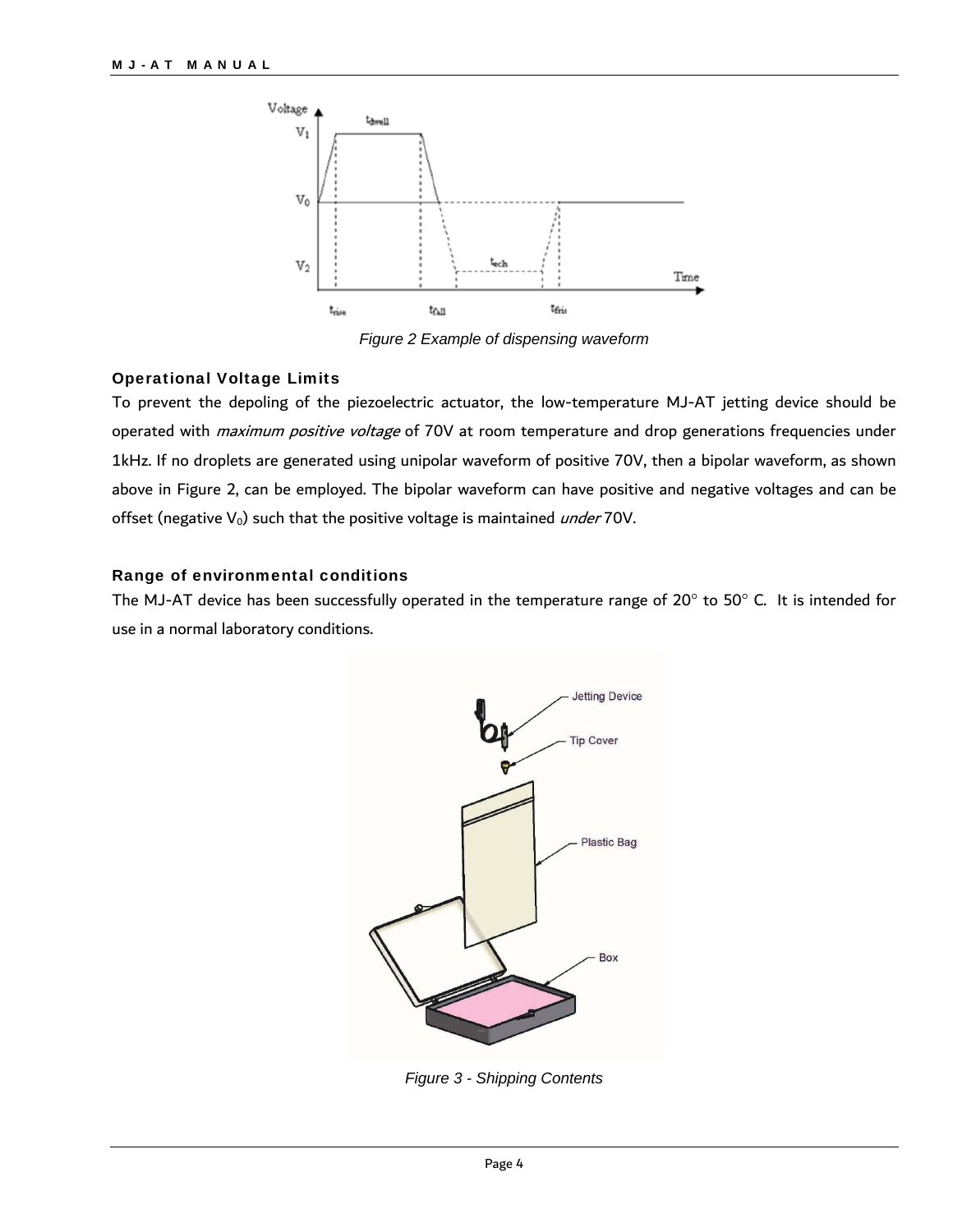#### Shipment Contents (Figure 3 above)

- MJ-AT-01 (or MJ-ATP-01) jetting device
- Tip Cover (installed)
- Plastic Bag (jetting device inside)

All MJ-AT devices are individually packaged in a bag inside a plastic box. The glass tip of the jetting device will be covered by a protective shell. After verifying the box label indicates the correct orifice diameter, remove the device and inspect it. To remove the protective cap, carefully pull the cap directly away from the device to prevent breaking the dispenser's glass tip.

#### Mounting

The MJ-AT-01 and MJ-ATP-01 can be mounted in the PH-46 or PH-47 printheads, or a user supplied mounting. In a custom mounting, only attach the device by the LEE Minstac fitting. Excessive force on the outer case will destroy the device. The dispensing device cannot be handled or mounted via the glass tip.

All necessary connections between the jetting device and fluid reservoir are provided with the PH-46 and PH-47 printheads and they can be used in a test stand or Jetlab™ printing system.



*Figure 4 MJ-AT compatible printheads - PH-46 (shown above) & PH-47*